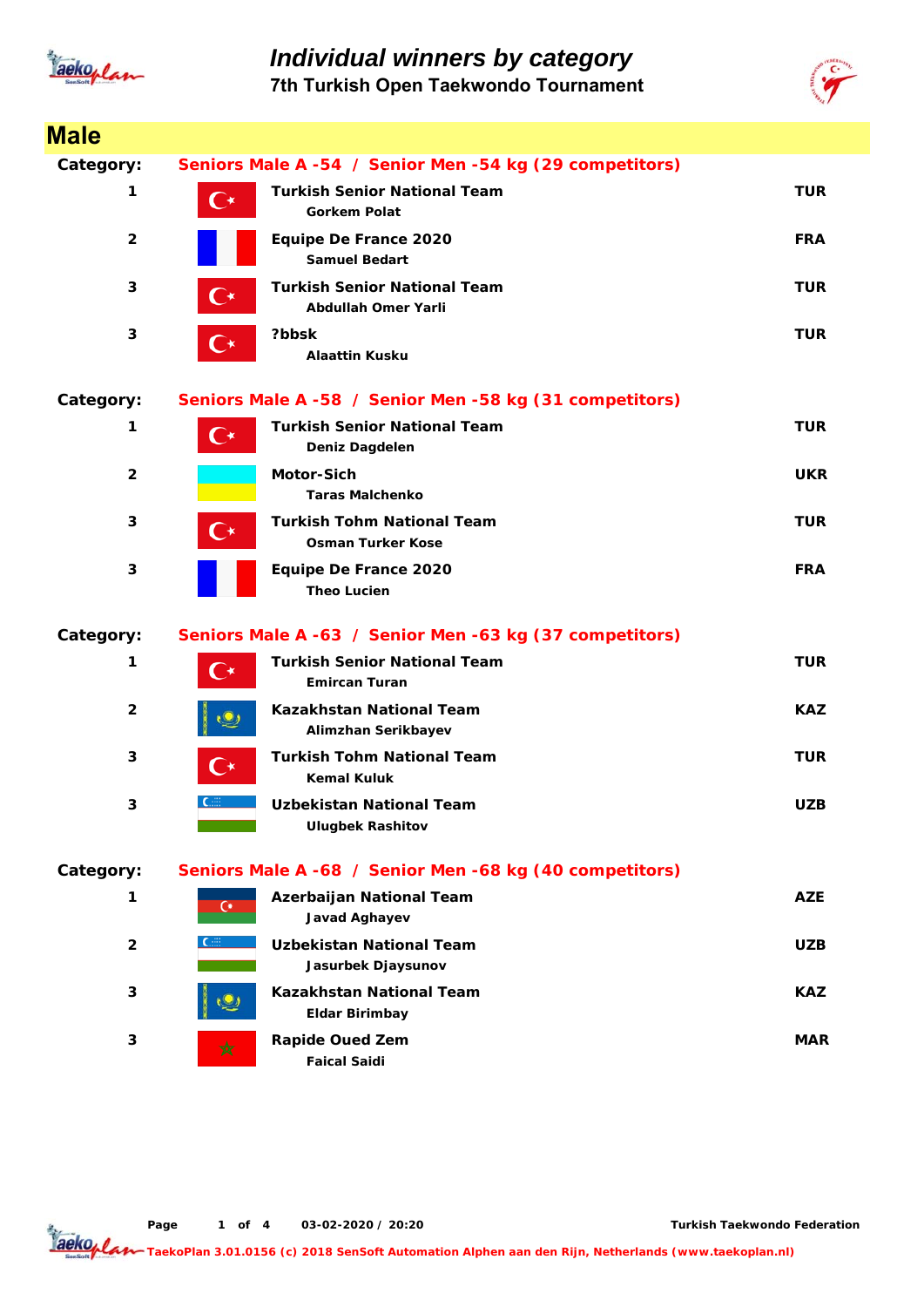

*Individual winners by category* **7th Turkish Open Taekwondo Tournament**



| <b>Male</b>             |                                                         |                                                                    |            |  |
|-------------------------|---------------------------------------------------------|--------------------------------------------------------------------|------------|--|
| Category:               | Seniors Male A -74 / Senior Men -74 kg (34 competitors) |                                                                    |            |  |
| 1                       | $\mathbf{C}^{\star}$                                    | ?Ibank SK<br><b>Kutay Cekem</b>                                    | <b>TUR</b> |  |
| $\overline{\mathbf{2}}$ | С∗                                                      | <b>Turkish Senior National Team</b><br><b>Muhammed Emin Yildiz</b> | TUR        |  |
| 3                       | C*                                                      | Izmir Buyuksehir Belediyesi Spor Kulubu<br><b>Baris Dag</b>        | <b>TUR</b> |  |
| 3                       |                                                         | <b>Kazakhstan National Team</b><br><b>Abdussamat Les</b>           | <b>KAZ</b> |  |
| Category:               |                                                         | Seniors Male A -80 / Senior Men -80 kg (30 competitors)            |            |  |
| 1                       | $\overline{C}$                                          | Azerbaijan National Team<br>Milad Beigi Harchegani                 | <b>AZE</b> |  |
| $\overline{2}$          | C∗                                                      | <b>Turkish Senior National Team</b><br>Hasan Can Lazoglu           | <b>TUR</b> |  |
| 3                       | С∗                                                      | <b>Turkish Senior National Team</b><br><b>Yunus Sari</b>           | <b>TUR</b> |  |
| 3                       | $\mathbf{C}$                                            | Azerbaijan National Team<br><b>Mahammad Mammadov</b>               | <b>AZE</b> |  |
| Category:               |                                                         | Seniors Male A -87 / Senior Men -87 kg (19 competitors)            |            |  |
| 1                       |                                                         | <b>Slovenian National Team</b><br><b>Partik Divkovic</b>           | <b>SLO</b> |  |
| $\overline{2}$          |                                                         | Grorud Taekwondo Klubb<br><b>Milos Pilipovic</b>                   | <b>NOR</b> |  |
| 3                       | $\overline{C}$                                          | Azerbaijan National Team<br>Payam Ghobadi Oughaz                   | <b>AZE</b> |  |
| 3                       | $\Gamma^*$                                              | <b>Turkish Senior National Team</b><br>Huseyin Berat Demircioglu   | <b>TUR</b> |  |
| Category:               |                                                         | Seniors Male A +87 / Senior Men +87 kg (24 competitors)            |            |  |
| 1                       |                                                         | Cuba Team Tokio 2020<br><b>Rafael Alba</b>                         | <b>CUB</b> |  |
| $\overline{2}$          |                                                         | <b>Kazakhstan National Team</b><br><b>Smaiyl Duisebay</b>          | <b>KAZ</b> |  |
| 3                       | $\mathbf{G}$                                            | Azerbaijan National Team<br><b>Radik Isaev</b>                     | <b>AZE</b> |  |
| 3                       |                                                         | <b>Kazakhstan National Team</b><br><b>Ruslan Zhaparov</b>          | KAZ.       |  |

**Page o 2 f 4 03-02-2020 / 20:20**

**Turkish Taekwondo Federation**

**TaekoPlan 3.01.0156 (c) 2018 SenSoft Automation Alphen aan den Rijn, Netherlands (www.taekoplan.nl)**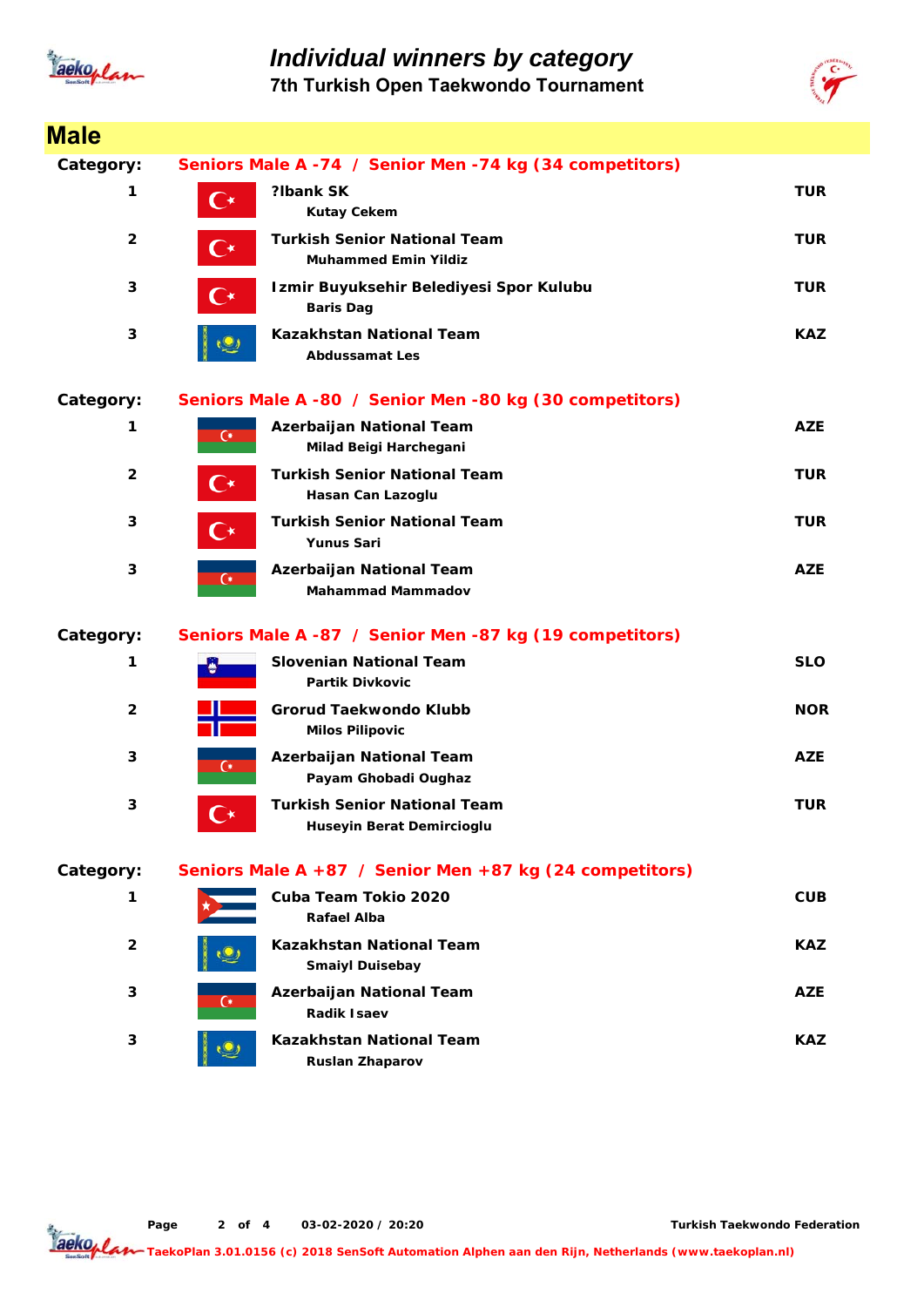

*Individual winners by category* **7th Turkish Open Taekwondo Tournament**



| <b>Female</b>           |                                                             |                                                             |            |  |
|-------------------------|-------------------------------------------------------------|-------------------------------------------------------------|------------|--|
| Category:               | Seniors Female A -46 / Senior Women -46 kg (21 competitors) |                                                             |            |  |
| 1                       | $\mathbf{C}^{\star}$                                        | <b>Turkish Senior National Team</b><br><b>Ruhat Akalin</b>  | <b>TUR</b> |  |
| $\overline{\mathbf{2}}$ | $\mathbf{C}^\star$                                          | <b>Turkish Senior National Team</b><br>Emine Gogebakan      | <b>TUR</b> |  |
| 3                       | $\mathbf{C}^{\star}$                                        | <b>Turkish Tohm National Team</b><br><b>Fatma Keles</b>     | <b>TUR</b> |  |
| 3                       | $\mathbf{C}^{\star}$                                        | <b>Turkish Senior National Team</b><br><b>Filiz Ogel</b>    | <b>TUR</b> |  |
| Category:               |                                                             | Seniors Female A -49 / Senior Women -49 kg (24 competitors) |            |  |
| 1                       | $\Phi$                                                      | <b>Iran National Female Team</b><br><b>Ghazal Soltani</b>   | <b>IRI</b> |  |
| $\mathbf{2}$            | College of                                                  | <b>Uzbekistan National Team</b><br>Madinabonu Mannopova     | <b>UZB</b> |  |
| 3                       | $\mathbf{C}^{\star}$                                        | <b>Turkish Tohm National Team</b><br><b>Merve Dincel</b>    | <b>TUR</b> |  |
| 3                       |                                                             | <b>Germany National Team</b><br>Supharada Kisskalt          | <b>GER</b> |  |
| Category:               |                                                             | Seniors Female A -53 / Senior Women -53 kg (33 competitors) |            |  |
| 1                       | <b>Ü</b>                                                    | <b>Iran National Female Team</b><br>Nahid Kiyanichandeh     | <b>IRI</b> |  |
| $\overline{\mathbf{2}}$ | ( ∗                                                         | <b>Turkish Senior National Team</b><br>Tugba Yilmaz         | <b>TUR</b> |  |
| 3                       |                                                             | Ac Kyparissia<br>Anna Giakoumopoulou                        | <b>GRE</b> |  |
| 3                       | $\curvearrowright$                                          | Konya Spor Kulübü Derne?i<br>Saliha Kucuksolak              | <b>TUR</b> |  |
| Category:               |                                                             | Seniors Female A -57 / Senior Women -57 kg (28 competitors) |            |  |
| 1                       |                                                             | <b>Usa Academy Team</b><br>Anastasija Zolotic               | <b>USA</b> |  |
| $\overline{\mathbf{2}}$ |                                                             | <b>Panama National Team</b><br><b>Carolena Carstens</b>     | <b>PAN</b> |  |
| 3                       | CD                                                          | <b>Iran National Female Team</b><br><b>Tina Modanlou</b>    | I RI       |  |
| 3                       |                                                             | Projeto Olímpico<br>Joana Cunha                             | <b>POR</b> |  |

**Page o 3 f 4 03-02-2020 / 20:20**

**Turkish Taekwondo Federation**

**TaekoPlan 3.01.0156 (c) 2018 SenSoft Automation Alphen aan den Rijn, Netherlands (www.taekoplan.nl)**